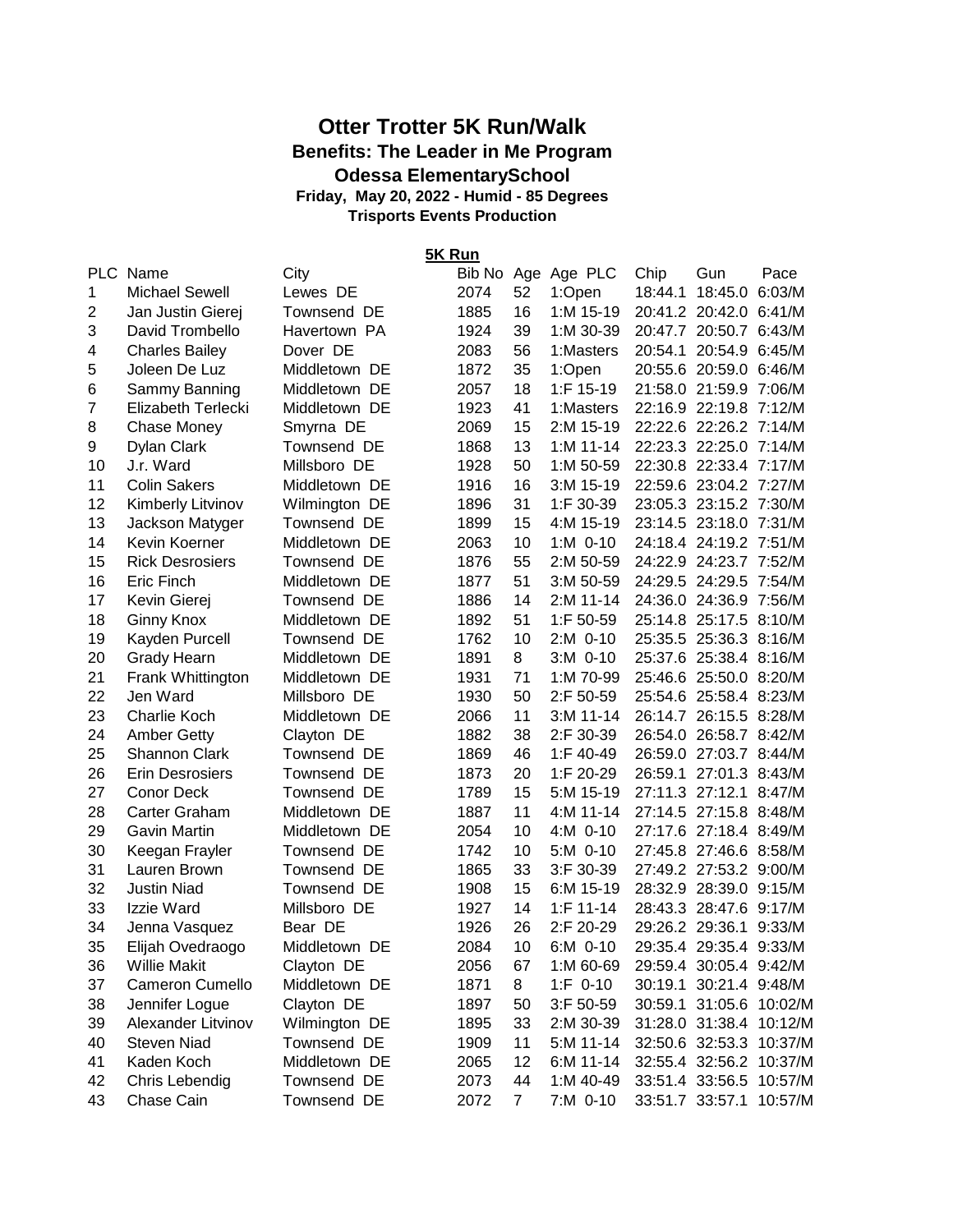| 44             | Don Zalenski             | Magnolia DE    |     | 1935           | 76             | 2:M 70-99                         |                 | 34:30.2 34:33.9 11:09/M |         |
|----------------|--------------------------|----------------|-----|----------------|----------------|-----------------------------------|-----------------|-------------------------|---------|
| 45             | Deotis Carolina          | Middletown DE  |     | 2058           | 10             | 8:M 0-10                          |                 | 34:32.3 34:33.1 11:09/M |         |
| 46             | Davis Anna               | Dover DE       |     | 2055           | 8              | $2:F 0-10$                        |                 | 35:36.3 36:00.6 11:37/M |         |
| 47             | <b>Rusty Chambers</b>    | Middletown DE  |     | 2086           | 41             | 2:M 40-49                         |                 | 35:55.4 36:01.7 11:37/M |         |
| 48             | <b>Cody Chambers</b>     | Middletown DE  |     | 2061           | 8              | $9: M$ 0-10                       |                 | 35:57.8 36:00.4 11:37/M |         |
| 49             | <b>Brooke Maxwell</b>    | Bear DE        |     | 1731           | 14             | 2:F 11-14                         |                 | 36:15.8 36:21.8 11:44/M |         |
| 50             | Lucia Spino              | Middletown DE  |     | 1919           | 11             | $3:$ F 11-14                      |                 | 36:43.8 36:51.3 11:53/M |         |
| 51             | Anna Simpson             | Middletown DE  |     | 2062           | 11             | 4:F 11-14                         |                 | 36:43.9 36:51.4 11:53/M |         |
| 52             | Alison Simpson           | Middletown DE  |     | 2064           | 15             | 2:F 15-19                         |                 | 37:40.6 37:46.9         | 12:11/M |
| 53             | <b>Kinley Wills</b>      | Townsend DE    |     | 1933           | 11             | 5:F 11-14                         |                 | 37:52.0 37:54.6         | 12:14/M |
| 54             | <b>Bella Ciccone</b>     | Townsend DE    |     | 1867           | 12             | 6:F 11-14                         |                 | 37:52.3 37:54.9 12:14/M |         |
| 55             | <b>Susan Carpenter</b>   | Middletown DE  |     | 1866           | 45             | 2:F 40-49                         |                 | 37:54.3 38:07.0 12:18/M |         |
| 56             | Jack Ward                | Millsboro DE   |     | 1929           | 12             | 7:M 11-14                         |                 | 38:46.0 38:49.8 12:32/M |         |
| 57             | <b>Chase Linus</b>       | Middletown DE  |     | 1817           | 9              | 10:M 0-10                         |                 | 38:51.1 38:52.0 12:32/M |         |
| 58             | Jaden Muma               | Middletown DE  |     | 2089           | 9              | 11:M 0-10 38:54.1 38:55.0 12:33/M |                 |                         |         |
| 59             | Stephen Spino            | Townsend DE    |     | 1920           | 42             | 3:M 40-49                         |                 | 39:30.9 39:37.5 12:47/M |         |
| 60             | Mason Graham             | Middletown DE  |     | 1889           | 13             | 8:M 11-14                         |                 | 39:43.9 39:57.1         | 12:53/M |
| 61             | Vibhuti Raja             | Townsend DE    |     | 1683           | 33             | 4:F 30-39                         |                 | 40:03.1 40:08.7 12:57/M |         |
| 62             | <b>Eric Mease</b>        | Townsend DE    |     | 1902           | 67             | 2:M 60-69                         |                 | 40:07.0 40:15.5 12:59/M |         |
| 63             | Rebecca Will             | Townsend DE    |     | 1932           | 29             | 3:F 20-29                         |                 | 40:48.4 41:07.2 13:16/M |         |
| 64             | Cali Cumello             | Middletown DE  |     | 1870           | 10             | $3:F$ 0-10                        |                 | 40:58.0 41:00.0 13:14/M |         |
|                |                          | Townsend DE    |     | 2067           |                | 4:F 0-10                          |                 | 42:47.8 42:49.8 13:49/M |         |
| 65             | Grace Wyatt              | Middletown DE  |     | 1888           | 9<br>40        | 3:F 40-49                         |                 | 47:07.9 47:20.5 15:16/M |         |
| 66             | Casey Graham             |                |     |                |                |                                   |                 |                         |         |
| 67             | <b>Charles Matthews</b>  | Camden Wyoming | DE. | 1898           | 74             | 3:M 70-99                         | 49:11.1         | 49:16.8                 | 15:54/M |
| 68             | Gabrielle Marchman       | Newark DE      |     | 2088           | 11             | 7:F 11-14                         | 50:03.1 50:11.1 |                         | 16:11/M |
| 69             | <b>Lisa Desrosiers</b>   | Townsend DE    |     | 1875           | 51             | 4:F 50-59                         |                 | 50:07.4 50:19.6 16:14/M |         |
| 70             | <b>Caroline Chambers</b> | Middletown DE  |     | 2060           | 8              | $5:F$ 0-10                        |                 | 53:15.7 53:19.7 17:12/M |         |
| 71             | Sylvester Marchman       | Newark DE      |     | 2087           | 42             | 4:M 40-49                         |                 | 57:58.1 58:06.3 18:45/M |         |
| 72             | Logan Clark              | Townsend DE    |     | 2071           | 10             | 12:M 0-10                         |                 | 57:58.9 58:07.3 18:45/M |         |
| 73             | <b>Ashley Moore</b>      | Middletown DE  |     | 1905           | 33             | 5:F 30-39                         |                 | 59:25.2 59:48.7 19:18/M |         |
|                |                          |                |     |                |                |                                   |                 |                         |         |
|                |                          |                |     | <b>5K WALK</b> |                |                                   |                 |                         |         |
|                | PLC Name                 | City           |     |                |                | Bib No Age Age PLC                | Chip            | Gun                     | Pace    |
| 1              | Tom Molin                | Townsend DE    |     | 1903           | 70             | 1:M 1-99                          | 40:53.1         | 41:02.4                 | 13:14/M |
| $\overline{c}$ | Alan Firlein             | Rock Hall MD   |     | 1139           | 83             | $2:M$ 1-99                        |                 | 41:42.9 41:47.3 13:29/M |         |
| 3              | Elisabeth Spino          | Middletown DE  |     | 1918           | 40             | 1:F 1-99                          |                 | 42:00.2 42:09.1 13:36/M |         |
| 4              | Sarah Bridge             | Middletown DE  |     | 1864           | 28             | 2:F 1-99                          |                 | 45:23.1 45:35.9 14:43/M |         |
| 5              | Adam Niad                | Townsend DE    |     | 1906           | 48             | $3: M$ 1-99                       |                 | 46:49.9 47:01.6 15:10/M |         |
| 6              | <b>Christine Niad</b>    | Townsend DE    |     | 1907           | 45             | $3:F$ 1-99                        |                 | 46:53.2 47:04.6 15:11/M |         |
| 7              | Michele Bridge           | Middletown DE  |     | 1863           | 59             | 4:F 1-99                          |                 | 49:31.5 49:47.1         | 16:04/M |
| 8              | <b>Kimberly Matyger</b>  | Townsend DE    |     | 1900           | 42             | 5:F 1-99                          |                 | 49:39.8 49:48.8 16:04/M |         |
| 9              | <b>Jay Baxter</b>        | Middletown DE  |     | 1860           | 53             | 4:M 1-99                          |                 | 50:06.5 50:19.7 16:14/M |         |
| 10             | <b>Kris Baxter</b>       | Middletown DE  |     | 1861           | 52             | 6:F 1-99                          |                 | 50:08.6 50:20.0 16:14/M |         |
| 11             | Savannah Martin          | Wilmington DE  |     | 1800           | $\overline{7}$ | 7:F 1-99                          |                 | 53:15.1 53:20.4 17:12/M |         |
| 12             | R.noel Gasorek           | Middletown DE  |     | 1797           | 53             | 8:F 1-99                          |                 | 53:17.4 53:32.8 17:16/M |         |
| 13             | Deotis Carolina          | Middletown DE  |     | 1137           | 42             | 5:M 1-99                          |                 | 54:11.0 54:45.9 17:40/M |         |
| 14             | Kristan Anthony          | Townsend DE    |     | 1745           | 42             | $9:$ F $1-99$                     |                 | 54:29.4 54:45.7 17:40/M |         |
| 15             | Olivia Cain              | Townsend DE    |     | 1184           | 13             | 10:F 1-99                         |                 | 54:35.8 54:53.2 17:42/M |         |
| 16             | Kailyn Cain              | Townsend DE    |     | 1545           | 37             | 11:F 1-99                         |                 | 54:35.9 54:52.8 17:42/M |         |
| 17             | Melissa Hamilton         | Middletown DE  |     | 1574           | 46             | 12:F 1-99                         |                 | 55:21.3 55:28.7 17:54/M |         |
| 18             | <b>Courtney Chambers</b> | Middletown DE  |     | 1592           | 35             | 13:F 1-99                         |                 | 55:21.6 55:28.8 17:54/M |         |
| 19             | Brianna Cain             | Townsend DE    |     | 1128           | 15             | 14:F 1-99                         |                 | 55:22.0 55:39.9 17:57/M |         |
|                |                          |                |     |                |                |                                   |                 |                         |         |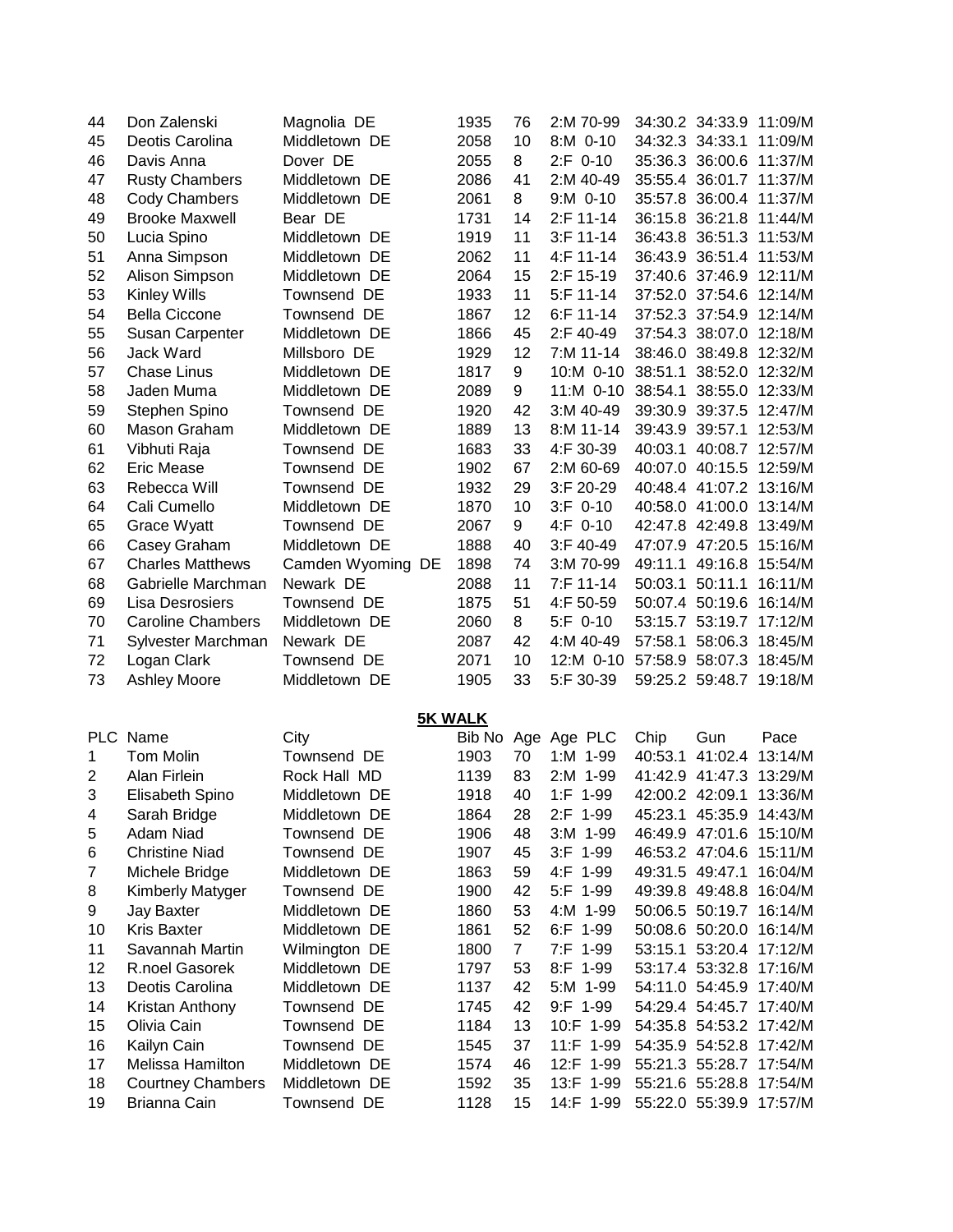| 20 Mollie Matyger | Townsend DE |      |               |    |                                                                                                                                                                                                                                           |
|-------------------|-------------|------|---------------|----|-------------------------------------------------------------------------------------------------------------------------------------------------------------------------------------------------------------------------------------------|
| 21 Emma Shapiro   | Townsend DE | 2075 |               |    |                                                                                                                                                                                                                                           |
| 22 Kenny Getty    | Clayton DE  | 1884 |               |    |                                                                                                                                                                                                                                           |
| 23 Ava Getty      | Clayton DE  | 1883 |               |    |                                                                                                                                                                                                                                           |
| 24 Dayna Lepore   | Townsend DE | 1893 |               |    |                                                                                                                                                                                                                                           |
| 25 Kyle Lepore    | Townsend DE | 1894 |               |    |                                                                                                                                                                                                                                           |
|                   |             |      | 1901 -<br>.30 | 11 | 10 15:F 1-99 57:36.1 57:44.3 18:38/M<br>16:F 1-99 57:37.6 57:45.5 18:38/M<br>45 6:M 1-99 58:49.7 59:08.5 19:05/M<br>10  17:F  1-99  58:50.0  59:08.8  19:05/M<br>18:F 1-99 59:24.4 59:49.2 19:18/M<br>34 7:M 1-99 59:24.5 59:49.1 19:18/M |

## **Age Group Results**

## **Female Open Champion**

| 1                                                         | PLC Name<br>Joleen De Luz                                                                                                                    | City<br>Middletown DE                                                                                        |                                | Age<br>35                                     | 5                                      | O'All Chip<br>20:55.6                                                                   | Gun<br>20:59.0 6:46/M            | Pace                                                                                                                     |
|-----------------------------------------------------------|----------------------------------------------------------------------------------------------------------------------------------------------|--------------------------------------------------------------------------------------------------------------|--------------------------------|-----------------------------------------------|----------------------------------------|-----------------------------------------------------------------------------------------|----------------------------------|--------------------------------------------------------------------------------------------------------------------------|
|                                                           |                                                                                                                                              |                                                                                                              | <b>Female Masters Champion</b> |                                               |                                        |                                                                                         |                                  |                                                                                                                          |
| 1                                                         | PLC Name<br>Elizabeth Terlecki                                                                                                               | City<br>Middletown DE                                                                                        |                                | Age<br>41                                     | 7                                      | O'All Chip<br>22:16.9                                                                   | Gun<br>22:19.8 7:12/M            | Pace                                                                                                                     |
|                                                           |                                                                                                                                              |                                                                                                              | <b>Female 10 and Under</b>     |                                               |                                        |                                                                                         |                                  |                                                                                                                          |
| 1<br>$\overline{2}$<br>3<br>$\overline{\mathbf{4}}$<br>5  | PLC Name<br>Cameron Cumello<br>Davis Anna<br>Cali Cumello<br><b>Grace Wyatt</b><br><b>Caroline Chambers</b>                                  | City<br>Middletown DE<br>Dover DE<br>Middletown DE<br>Townsend DE<br>Middletown DE                           |                                | Age<br>8<br>8<br>10<br>9<br>8                 | 37<br>46<br>64<br>65<br>70             | O'All Chip<br>30:19.1<br>35:36.3<br>40:58.0<br>42:47.8<br>53:15.7                       | Gun<br>30:21.4 9:48/M<br>41:00.0 | Pace<br>36:00.6 11:37/M<br>13:14/M<br>42:49.8 13:49/M<br>53:19.7 17:12/M                                                 |
|                                                           |                                                                                                                                              |                                                                                                              | Female 11 to 14                |                                               |                                        |                                                                                         |                                  |                                                                                                                          |
| 1<br>$\overline{2}$<br>3<br>4<br>5<br>6<br>$\overline{7}$ | PLC Name<br>Izzie Ward<br><b>Brooke Maxwell</b><br>Lucia Spino<br>Anna Simpson<br>Kinley Wills<br><b>Bella Ciccone</b><br>Gabrielle Marchman | City<br>Millsboro DE<br>Bear DE<br>Middletown DE<br>Middletown DE<br>Townsend DE<br>Townsend DE<br>Newark DE |                                | Age<br>14<br>14<br>11<br>11<br>11<br>12<br>11 | 33<br>49<br>50<br>51<br>53<br>54<br>68 | O'All Chip<br>28:43.3<br>36:15.8<br>36:43.8<br>36:43.9<br>37:52.0<br>37:52.3<br>50:03.1 | Gun<br>28:47.6<br>50:11.1        | Pace<br>9:17/M<br>36:21.8 11:44/M<br>36:51.3 11:53/M<br>36:51.4 11:53/M<br>37:54.6 12:14/M<br>37:54.9 12:14/M<br>16:11/M |
|                                                           |                                                                                                                                              |                                                                                                              | Female 15 to 19                |                                               |                                        |                                                                                         |                                  |                                                                                                                          |
| 1<br>2                                                    | PLC Name<br>Sammy Banning<br>Alison Simpson                                                                                                  | City<br>Middletown DE<br>Middletown DE                                                                       |                                | Age<br>18<br>15                               | 6<br>52                                | O'All Chip<br>21:58.0<br>37:40.6                                                        | Gun<br>21:59.9 7:06/M            | Pace<br>37:46.9 12:11/M                                                                                                  |
|                                                           |                                                                                                                                              |                                                                                                              | Female 20 to 29                |                                               |                                        |                                                                                         |                                  |                                                                                                                          |
| 1<br>$\overline{2}$<br>3                                  | PLC Name<br><b>Erin Desrosiers</b><br>Jenna Vasquez<br>Rebecca Will                                                                          | City<br>Townsend DE<br>Bear DE<br>Townsend DE                                                                |                                | Age<br>20<br>26<br>29                         | 26<br>34<br>63                         | O'All Chip<br>26:59.1<br>29:26.2<br>40:48.4                                             | Gun<br>27:01.3 8:43/M<br>29:36.1 | Pace<br>9:33/M<br>41:07.2 13:16/M                                                                                        |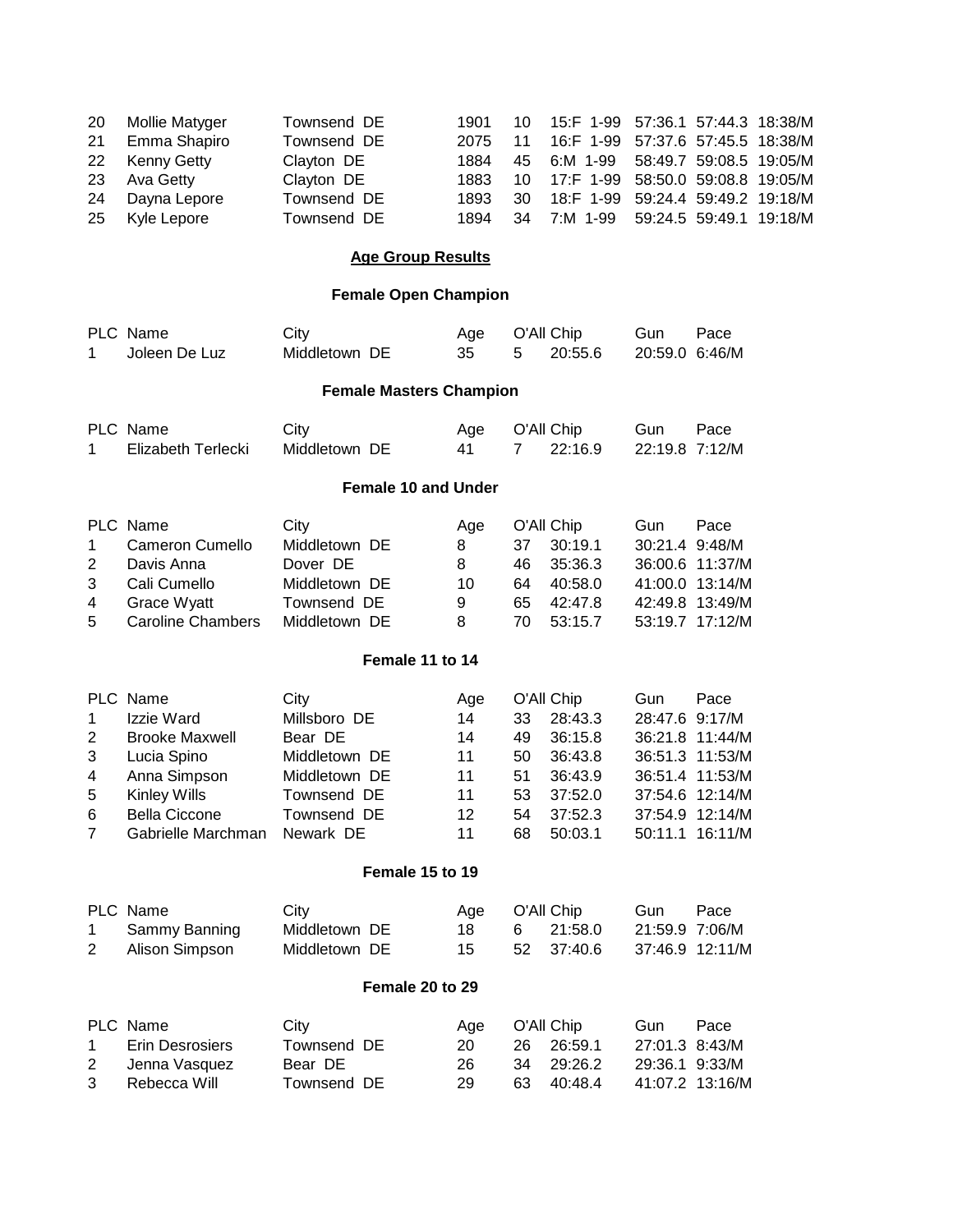## **Female 30 to 39**

| $\mathbf 1$<br>$\overline{2}$<br>3<br>4  | PLC Name<br><b>Kimberly Litvinov</b><br><b>Amber Getty</b><br>Lauren Brown<br>Vibhuti Raja | City<br>Wilmington DE<br>Clayton DE<br>Townsend DE<br>Townsend DE  | Age<br>31<br>38<br>33<br>33                    | 12<br>24<br>31<br>61 | O'All Chip<br>23:05.3<br>26:54.0<br>27:49.2<br>40:03.1 | Gun<br>23:15.2 7:30/M<br>26:58.7 8:42/M<br>27:53.2 9:00/M | Pace<br>40:08.7 12:57/M                                  |
|------------------------------------------|--------------------------------------------------------------------------------------------|--------------------------------------------------------------------|------------------------------------------------|----------------------|--------------------------------------------------------|-----------------------------------------------------------|----------------------------------------------------------|
| 5                                        | <b>Ashley Moore</b>                                                                        | Middletown DE                                                      | 33                                             | 73                   | 59:25.2                                                |                                                           | 59:48.7 19:18/M                                          |
|                                          |                                                                                            | Female 40 to 49                                                    |                                                |                      |                                                        |                                                           |                                                          |
| $\mathbf 1$<br>$\overline{2}$<br>3       | PLC Name<br><b>Shannon Clark</b><br>Susan Carpenter<br>Casey Graham                        | City<br>Townsend DE<br>Middletown DE<br>Middletown DE              | Age<br>46<br>45<br>40                          | 25<br>55<br>66       | O'All Chip<br>26:59.0<br>37:54.3<br>47:07.9            | Gun<br>27:03.7 8:44/M                                     | Pace<br>38:07.0 12:18/M<br>47:20.5 15:16/M               |
|                                          |                                                                                            | Female 50 to 59                                                    |                                                |                      |                                                        |                                                           |                                                          |
| $\mathbf{1}$<br>$\overline{2}$<br>3<br>4 | PLC Name<br><b>Ginny Knox</b><br>Jen Ward<br>Jennifer Logue<br><b>Lisa Desrosiers</b>      | City<br>Middletown DE<br>Millsboro DE<br>Clayton DE<br>Townsend DE | Age<br>51<br>50<br>50<br>51                    | 18<br>22<br>38<br>69 | O'All Chip<br>25:14.8<br>25:54.6<br>30:59.1<br>50:07.4 | Gun<br>25:17.5 8:10/M<br>25:58.4 8:23/M                   | Pace<br>31:05.6 10:02/M<br>50:19.6 16:14/M               |
|                                          |                                                                                            | <b>Male Open Champion</b>                                          |                                                |                      |                                                        |                                                           |                                                          |
| 1                                        | PLC Name<br><b>Michael Sewell</b>                                                          | City<br>Lewes DE                                                   | Age<br>52                                      | 1                    | O'All Chip<br>18:44.1                                  | Gun<br>18:45.0 6:03/M                                     | Pace                                                     |
|                                          |                                                                                            | <b>Male Masters Champion</b>                                       |                                                |                      |                                                        |                                                           |                                                          |
| 1                                        | PLC Name<br><b>Charles Bailey</b>                                                          | City<br>Dover DE                                                   | Age<br>56                                      | 4                    | O'All Chip<br>20:54.1                                  | Gun<br>20:54.9 6:45/M                                     | Pace                                                     |
|                                          |                                                                                            | <b>Male 10 and Under</b>                                           |                                                |                      |                                                        |                                                           |                                                          |
| $\mathbf 1$<br>$2^{\circ}$<br>3          | PLC Name<br>Kevin Koerner<br>Kayden Purcell<br><b>Grady Hearn</b>                          | City<br>Middletown DE<br>Townsend DE<br>Middletown DE              | Age<br>10 <sup>1</sup><br>10 <sup>1</sup><br>8 | 14<br>20             | O'All Chip<br>24:18.4<br>19 25:35.5<br>25:37.6         | Gun<br>24:19.2 7:51/M<br>25:36.3 8:16/M<br>25:38.4 8:16/M | Pace                                                     |
| 4<br>5<br>6                              | <b>Gavin Martin</b><br>Keegan Frayler<br>Elijah Ovedraogo                                  | Middletown DE<br>Townsend DE<br>Middletown DE                      | 10<br>10<br>10                                 | 29<br>30<br>35       | 27:17.6<br>27:45.8<br>29:35.4                          | 27:18.4 8:49/M<br>27:46.6 8:58/M<br>29:35.4 9:33/M        |                                                          |
| 7<br>8<br>9<br>10                        | Chase Cain<br>Deotis Carolina<br>Cody Chambers<br>Chase Linus                              | Townsend DE<br>Middletown DE<br>Middletown DE<br>Middletown DE     | $\overline{7}$<br>10<br>8<br>9                 | 43<br>45<br>48<br>57 | 33:51.7<br>34:32.3<br>35:57.8<br>38:51.1               | 33:57.1<br>34:33.1                                        | 10:57/M<br>11:09/M<br>36:00.4 11:37/M<br>38:52.0 12:32/M |
| 11<br>12                                 | Jaden Muma<br>Logan Clark                                                                  | Middletown DE<br>Townsend DE                                       | 9<br>10                                        | 58<br>72             | 38:54.1<br>57:58.9                                     |                                                           | 38:55.0 12:33/M<br>58:07.3 18:45/M                       |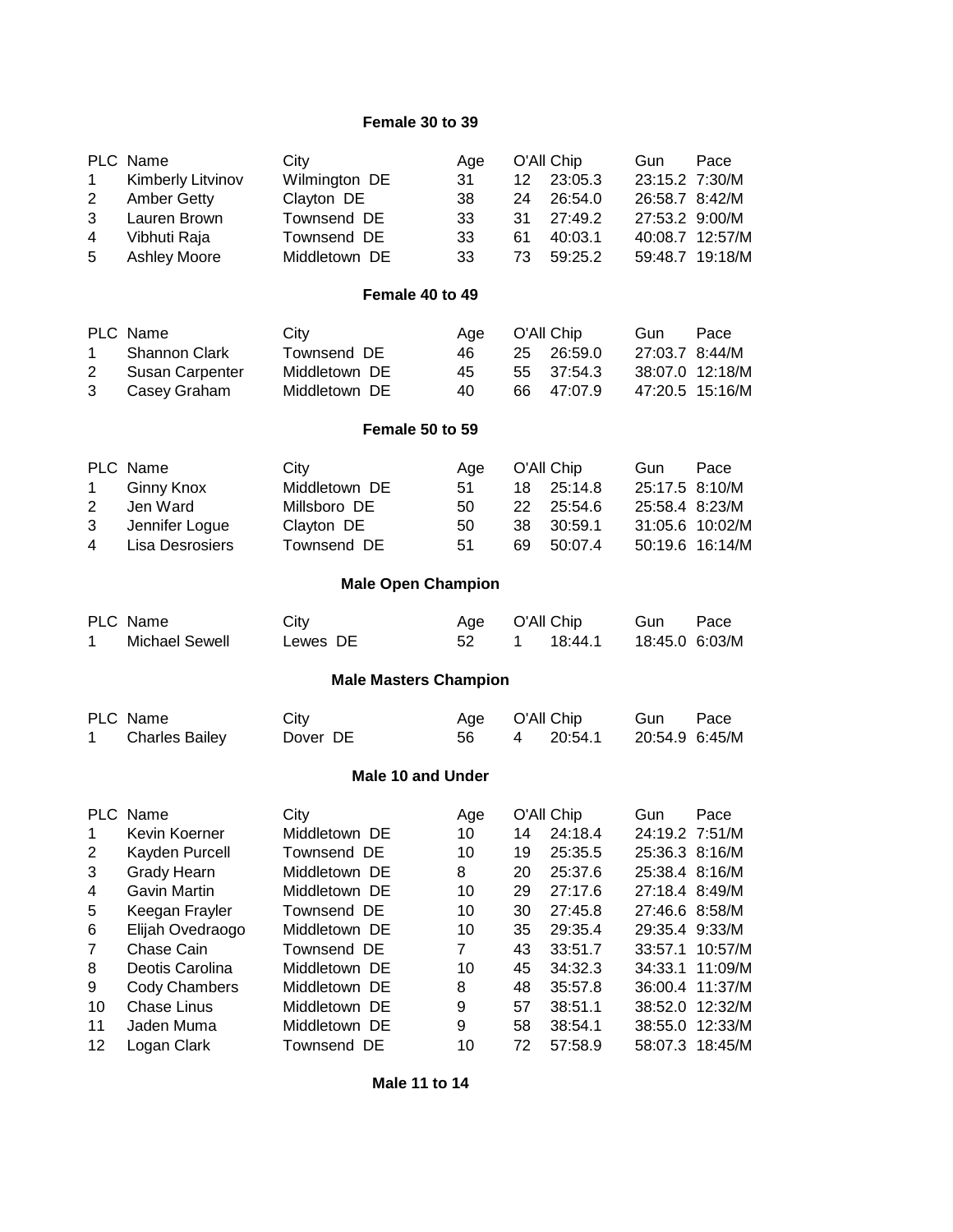| 1<br>$\overline{c}$ | PLC Name<br><b>Dylan Clark</b><br>Kevin Gierej | City<br>Townsend DE<br>Townsend DE | Age<br>13<br>14 | 9<br>17          | O'All Chip<br>22:23.3<br>24:36.0 | Gun<br>22:25.0 7:14/M<br>24:36.9 7:56/M | Pace            |
|---------------------|------------------------------------------------|------------------------------------|-----------------|------------------|----------------------------------|-----------------------------------------|-----------------|
| 3                   | Charlie Koch                                   | Middletown DE                      | 11              | 23               | 26:14.7                          | 26:15.5 8:28/M                          |                 |
| 4                   | Carter Graham                                  | Middletown DE                      | 11              | 28               | 27:14.5                          | 27:15.8 8:48/M                          |                 |
| 5                   | <b>Steven Niad</b>                             | Townsend DE                        | 11              | 40               | 32:50.6                          |                                         | 32:53.3 10:37/M |
| 6                   | Kaden Koch                                     | Middletown DE                      | 12              | 41               | 32:55.4                          |                                         | 32:56.2 10:37/M |
| $\overline{7}$      | Jack Ward                                      | Millsboro DE                       | 12              | 56               | 38:46.0                          |                                         | 38:49.8 12:32/M |
| 8                   | Mason Graham                                   | Middletown DE                      | 13              | 60               | 39:43.9                          |                                         | 39:57.1 12:53/M |
|                     |                                                |                                    |                 |                  |                                  |                                         |                 |
|                     |                                                | Male 15 to 19                      |                 |                  |                                  |                                         |                 |
|                     | PLC Name                                       | City                               | Age             |                  | O'All Chip                       | Gun                                     | Pace            |
| 1                   | Jan Justin Gierej                              | Townsend DE                        | 16              | 2                | 20:41.2                          | 20:42.0 6:41/M                          |                 |
| $\overline{2}$      | <b>Chase Money</b>                             | Smyrna DE                          | 15              | 8                | 22:22.6                          | 22:26.2 7:14/M                          |                 |
| 3                   | <b>Colin Sakers</b>                            | Middletown DE                      | 16              | 11               | 22:59.6                          | 23:04.2 7:27/M                          |                 |
| 4                   | Jackson Matyger                                | Townsend DE                        | 15              | 13               | 23:14.5                          | 23:18.0 7:31/M                          |                 |
| 5                   | Conor Deck                                     | Townsend DE                        | 15              | 27               | 27:11.3                          | 27:12.1 8:47/M                          |                 |
| 6                   | <b>Justin Niad</b>                             | Townsend DE                        | 15              | 32               | 28:32.9                          | 28:39.0 9:15/M                          |                 |
|                     |                                                | Male 30 to 39                      |                 |                  |                                  |                                         |                 |
|                     | PLC Name                                       | City                               | Age             |                  | O'All Chip                       | Gun                                     | Pace            |
| 1                   | David Trombello                                | Havertown PA                       | 39              | 3                | 20:47.7                          | 20:50.7 6:43/M                          |                 |
| $\overline{2}$      | Alexander Litvinov                             | Wilmington DE                      | 33              | 39               | 31:28.0                          |                                         | 31:38.4 10:12/M |
|                     |                                                | <b>Male 40 to 49</b>               |                 |                  |                                  |                                         |                 |
|                     | PLC Name                                       | City                               | Age             |                  | O'All Chip                       | Gun                                     | Pace            |
| 1                   | Chris Lebendig                                 | Townsend DE                        | 44              | 42               | 33:51.4                          |                                         | 33:56.5 10:57/M |
| $\overline{2}$      | <b>Rusty Chambers</b>                          | Middletown DE                      | 41              | 47               | 35:55.4                          |                                         | 36:01.7 11:37/M |
| 3                   | Stephen Spino                                  | Townsend DE                        | 42              | 59               | 39:30.9                          |                                         | 39:37.5 12:47/M |
| 4                   | Sylvester Marchman                             | Newark DE                          | 42              | 71               | 57:58.1                          |                                         | 58:06.3 18:45/M |
|                     |                                                |                                    |                 |                  |                                  |                                         |                 |
|                     |                                                | Male 50 to 59                      |                 |                  |                                  |                                         |                 |
|                     | PLC Name                                       | City                               | Age             |                  | O'All Chip                       | Gun                                     | Pace            |
| 1                   | J.r. Ward                                      | Millsboro DE                       | 50              | 10               | 22:30.8                          | 22:33.4 7:17/M                          |                 |
| $\overline{2}$      | <b>Rick Desrosiers</b>                         | Townsend DE                        | 55              | 15 <sub>15</sub> | 24:22.9                          | 24:23.7 7:52/M                          |                 |
| 3                   | Eric Finch                                     | Middletown DE                      | 51              | 16               | 24:29.5                          | 24:29.5 7:54/M                          |                 |
|                     |                                                | Male 60 to 69                      |                 |                  |                                  |                                         |                 |
|                     | PLC Name                                       | City                               | Age             |                  | O'All Chip                       | Gun                                     | Pace            |
| 1                   | <b>Willie Makit</b>                            | Clayton DE                         | 67              | 36               | 29:59.4                          | 30:05.4 9:42/M                          |                 |
| 2                   | Eric Mease                                     | Townsend DE                        | 67              | 62               | 40:07.0                          |                                         | 40:15.5 12:59/M |
|                     |                                                | Male 70 and Over                   |                 |                  |                                  |                                         |                 |
|                     | PLC Name                                       | City                               | Age             |                  | O'All Chip                       | Gun                                     | Pace            |
| 1                   | Frank Whittington                              | Middletown DE                      | 71              | 21               | 25:46.6                          | 25:50.0 8:20/M                          |                 |
| 2                   | Don Zalenski                                   | Magnolia DE                        | 76              | 44               | 34:30.2                          |                                         | 34:33.9 11:09/M |
|                     |                                                |                                    |                 |                  |                                  |                                         |                 |